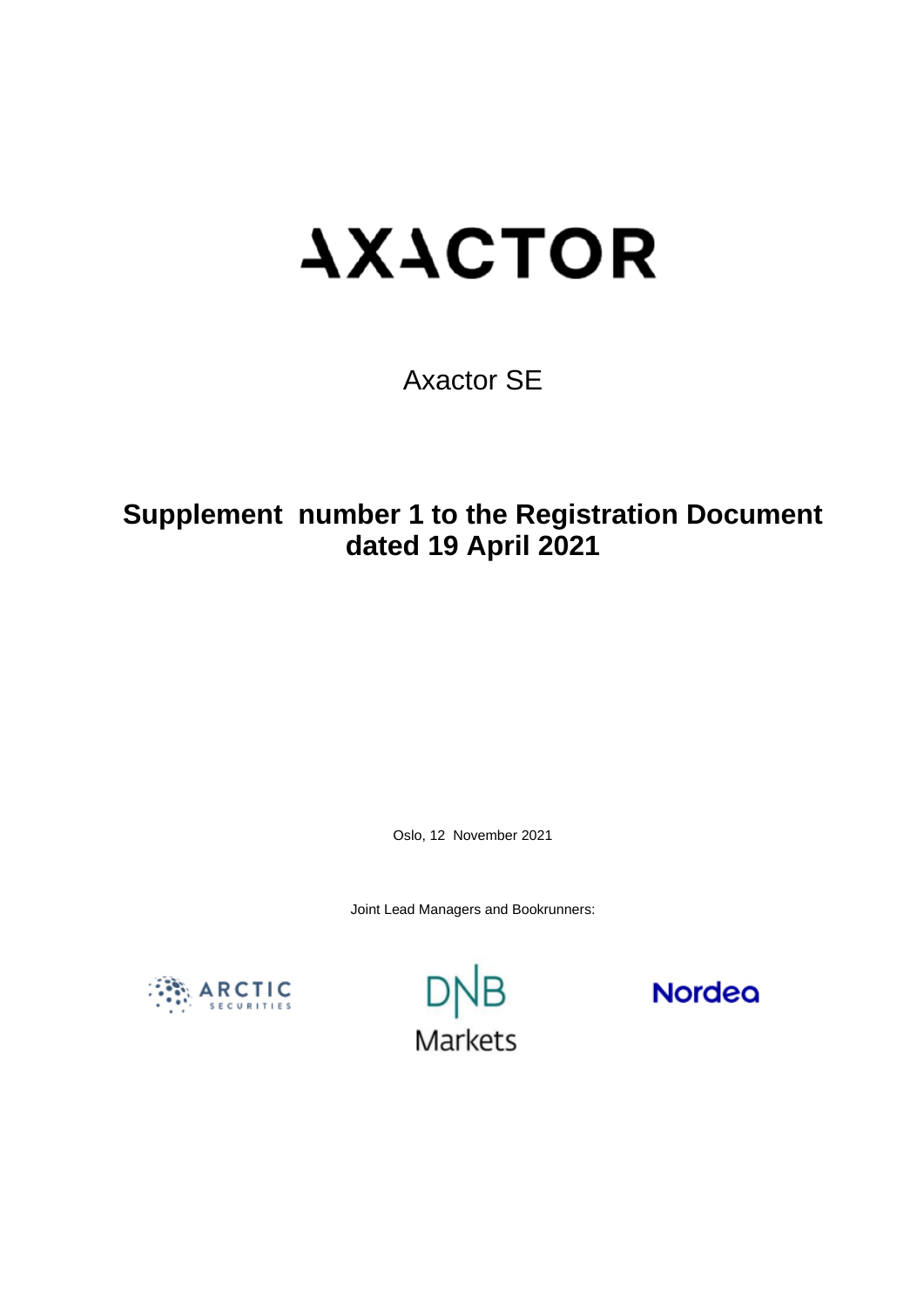# **1. Financial information**

|                                                         | Q <sub>2</sub> Report 2021 |
|---------------------------------------------------------|----------------------------|
|                                                         | Unaudited                  |
|                                                         | Page(s)                    |
|                                                         |                            |
| <b>Axactor SE Consolidated</b>                          |                            |
| Consolidated Statement of Profit and Loss               | 12                         |
| Consolidated Statement of Comprehensive Profit and Loss | 13                         |
| <b>Consolidated Statement of Financial Position</b>     | 14-15                      |
| Consolidated statements of cash flow                    | 16                         |
| Notes to the consolidated financial statements          | 18-33                      |
|                                                         |                            |
| <b>Axactor SE (Parent company)</b>                      |                            |
| Statements of Profit and Loss                           |                            |
| Statements of Comprehensive Profit and Loss             |                            |
| <b>Statement of Financial Position</b>                  |                            |
| Statements of cash flow                                 |                            |
| Notes to the financial statements                       |                            |

Because of the complexity in the historical financial information and financial statements this information is incorporated by reference to:

[https://staxactorcorpwebprod.blob.core.windows.net/assets/GROUP-Investor-Relations-assets/Reports-and](https://staxactorcorpwebprod.blob.core.windows.net/assets/GROUP-Investor-Relations-assets/Reports-and-presentations/2021/Quarterly-Report-Q2-2021.pdf)[presentations/2021/Quarterly-Report-Q2-2021.pdf](https://staxactorcorpwebprod.blob.core.windows.net/assets/GROUP-Investor-Relations-assets/Reports-and-presentations/2021/Quarterly-Report-Q2-2021.pdf)

# **2. Legal and arbitration proceedings**

As stated in the stock exchange notice dated 25 March 2021, and in the prospectus dated 19 April 2021, the Norwegian Financial Supervisory Authority (FSA) has reviewed certain accounting practices and their implications for Axactor SE's (the Company) Annual Report 2019 and Half-Year Report 2020. The review was conducted under the Securities Trading Act §19-1, second paragraph. The Norwegian FSA may order the Group to make changes to its historic financial reporting and/or future accounting practices relating to its valuation models. FSA may order the Group to expand its valuation models for expected future credit losses on portfolios of non-performing loans (NPL).

The notification of decsision from FSA received on 31 August 2021, states that FSA may require the Company to expand its valuation models for expected future credit losses on portfolios of non-performing loans (NPL) with more input variables and scenario analysis capturing current and future macroeconomic conditions.

The notice also includes the notification of decision that the Company will be required to conduct a new valuation of expected future credit losses for one specific NPL portfolio as of 2019 and onwards.

The letter also included the FSAs evaluation that reasonable and supportable assumptions had not been applied in estimating expected credit losses for one specific NPL portfolio, and notified the Company that it may be required to conduct a new valuation of expected future credit losses for this specific NPL portfolio as of 2019 and onwards

The Company will continue the dialogue with FSA until a final conclusion is received.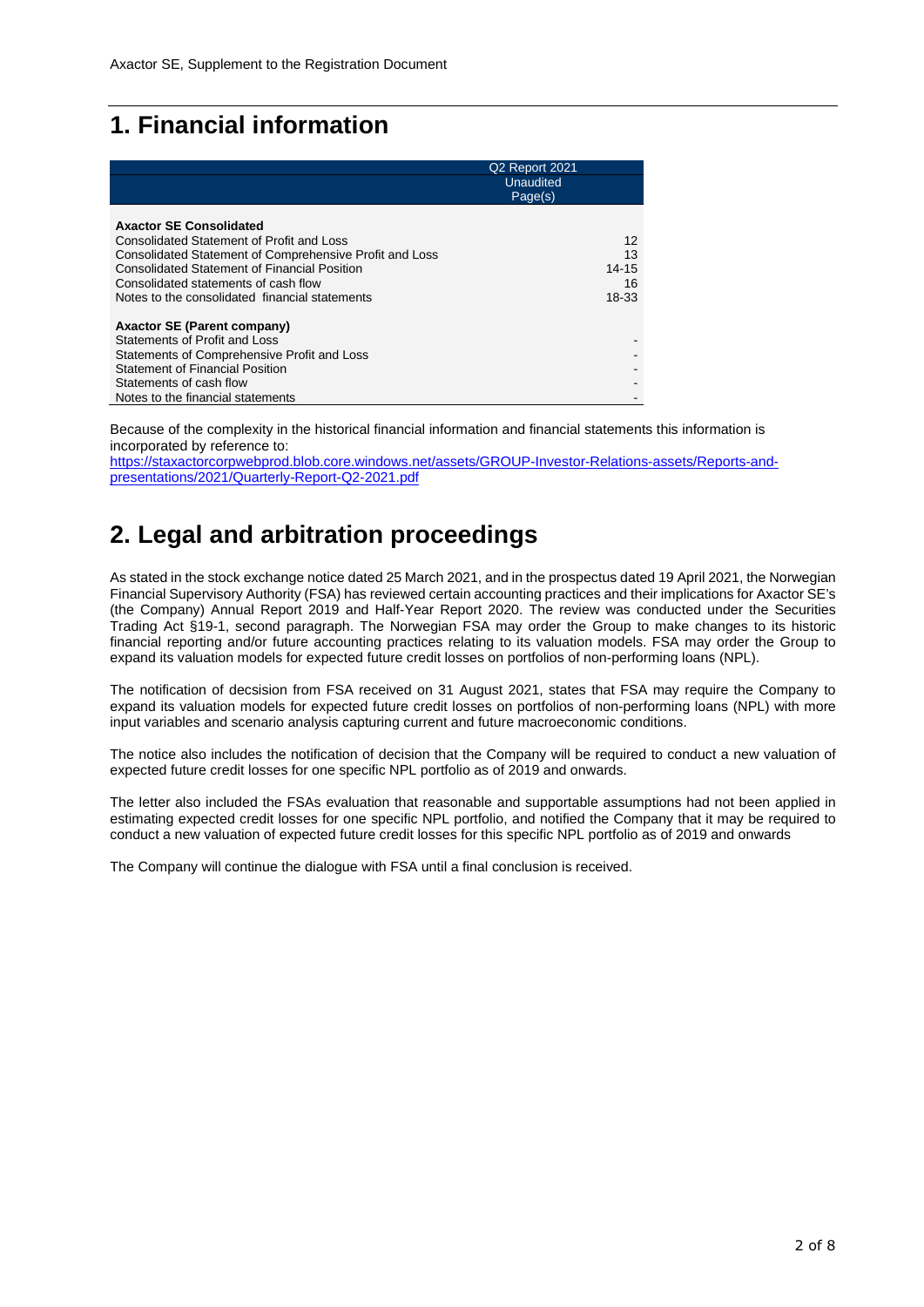# **3. Administrative, management and supervisory bodies**

# **3.1 Board of Directors**

The names and positions and current term of office of the board members, as at the date of this Prospectus, are presented in the table below. The Company's registered business address, Drammensveien 167, 0277 Oslo, Norway, serves as c/o address for the members of the Board of Directors in relation to their directorship in the Company.

| <b>Name</b>                             | <b>Position</b>      |
|-----------------------------------------|----------------------|
| Merete Haugli                           | Chair of the Board   |
| Terje Møs                               | Board member         |
| <b>Brita Eilertsen</b>                  | Board member         |
| Lars Erich Nilsen <sup>1</sup>          | Board member         |
| Kathrine Astrup Fredriksen <sup>1</sup> | Board member         |
| Hans Harén                              | Board member         |
| <b>Kristian Melhuus</b>                 | Board member, deputy |

 $1$  Representatives of Geveran Trading Co Ltd. Which holds 137,855,892 shares in the company

# **Brief biographies of the members of the Board**

# **Merete Haugli** (Chair of the board)

Member of the Audit Committee and Remuneration committee.

Ms Haugli has experience as a board member from a number of companies, most recently chair in Norwegian property ASA as well as a member of their audit committee. She has also been a board member of Solstad Offshore ASA, Comrod Communication ASA, Reach Subsea ASA, RS Platou ASA, and Aktiv Kapital ASA. Ms Haugli has held several senior positions including Head of Wealth management in SEB, Head of Formuesforvaltning AS (Oslo), Partner in First Securities ASA and Head of investment in Alfred Berg Norway AS. She was also previously Assistant Chief in the Oslo Police, responsible for the economic crime section.

Ms Haugli is a business economist from the Banking Academy and the Norwegian Business School, BI, with special focus on finance, tax and accounting.

Current directorships and senior management positions outside the Group are Norwegian property ASA (Chairperson and member Audit Committee), Mowi ASA (Nomination Committee Member) and North Energy ASA (Nomination Committee Member).

Previous directorships and senior management positions last five years outside the Group is Solstad Offshore ASA (Director).

# **Terje Mjøs** (Board member)

Member of the Audit Committee and Remuneration Committee.

Mr Mjøs is the CEO of Visolit AS. He was the chairman of the Board of Solid Media Group and a senior advisor to Apax Partners (private equity) from 2015 to 2017. Mr Mjøs was CEO of EVRY ASA from 2010 to 2015 and before that CEO of Ergo Group AS from 2004 till 2010, as has held several senior positions in Hydro IS Partner AS from 1989 till 2004.

Mr Mjøs has a Cand. Scient. Degree in Computer Science from the University of Oslo, and an MBA in Economics and Business Administration from Norwegian Business School BI.

Current directorships and senior management positions outside the Group are Visolit AS (CEO) and Director of the Board in several Visolit group companies.

Previous directorships and senior management positions last five years outside the Group is Solid Media Group (Chairperson).

# **Brita Eilertsen** (Board member)

Member of the Investment Committee and Audit Committee.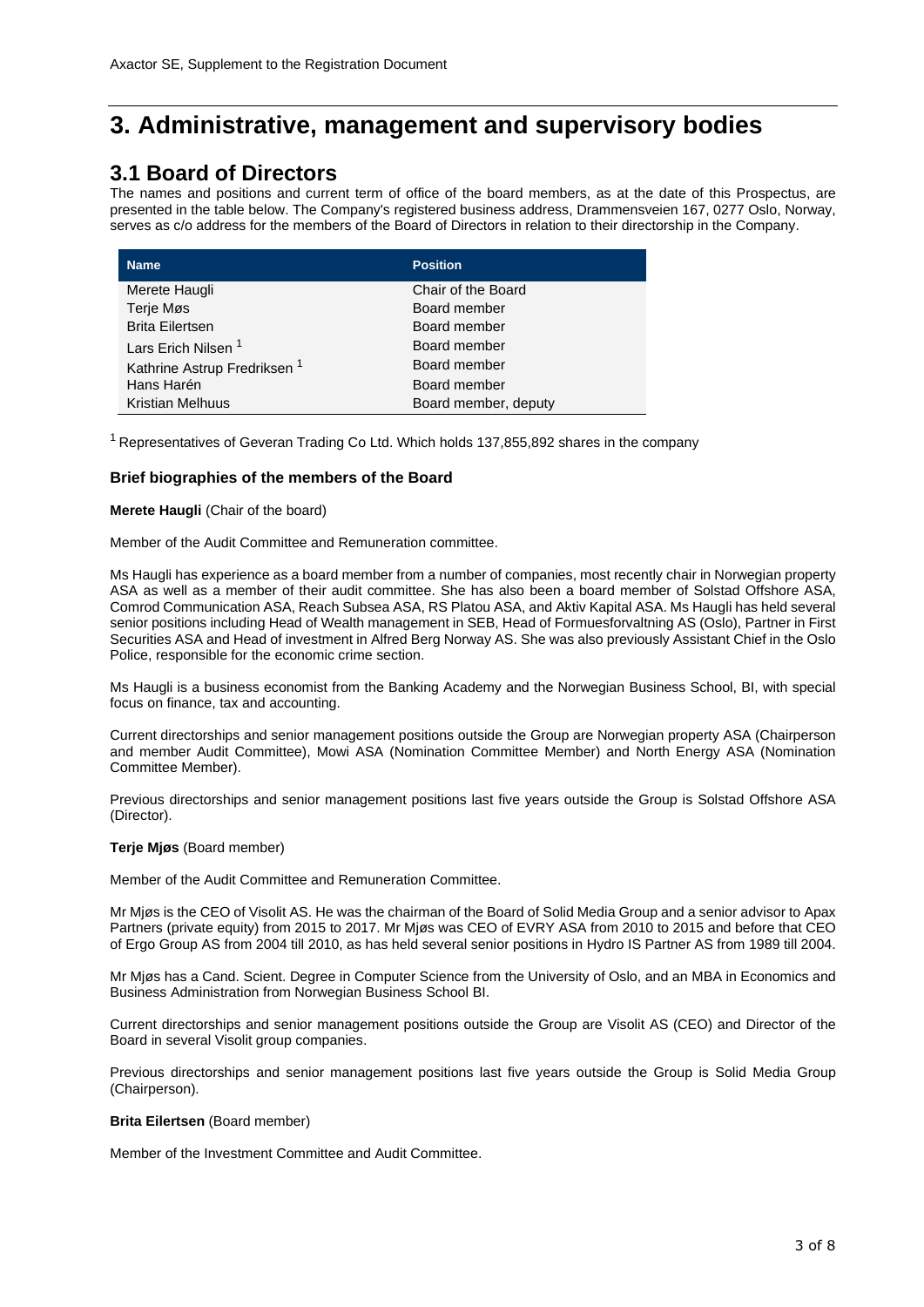Ms Eilertsen has vast experience from investment banking and consulting institutions like SEB Enskilda, Orkla Finans and Touche Ross Mgmt Consultants. She has held board positions for several listed and private companies in different industries since 2005. Eilertsen currently holds board positions for Pareto Bank, NRC Group and C WorldWide.

Ms Eilertsen holds a Master of Economics and Business Administration from the Norwegian School of Economics (NHH) and is a Certified Financial Analyst.

Current directorships and senior management positions outside the Group are Pareto Bank (Board member), NRC Group (Board member) and C WorldWide (Board member).

Previous directorships and senior management positions last five years outside the Group are Unifor (Board member), Next Biometrics (Board member), Anders Jahres Fond til vitenskapens fremme (Board member), Fjord1 ASA (Board member), Nussir ASA (Board member) and Scanship Holding ASA (Board member).

### **Lars Erich Nilsen** (Board member)

Member of the Investment Committee.

Mr Lars Erich Nilsen has been employed by Seatankers Management since 2014. He has experience as an investment analyst from Fearnley Advisors AS between 2013 to 2014 and equity analyst from Fearnley Securities AS between 2005 to 2013 and is currently a board member at Norwegian Property ASA since 2017.

Mr Nilsen has a Master of Economics and Business Administration (Norwegian Siviløkonom) from Norwegian Business School, BI.

Current directorships and senior management positions outside the Group are Norwegian Property ASA (Board member), Seatankers Management Norway AS (Chairman and CEO), Bulk Infrastructure Holding AS (Board member) and FP Bolig Holding AS (Board member).

Previous directorships and senior management positions last five years outside the Group is none in addition to the above.

# **Kathrine Astrup Fredriksen** (Board member)

Member of the Investment Committee.

Kathrine Astrup Fredriksen is currently employed by Seatankers Services (UK) LLP and serves as director of SFL Corporation Ltd. Fredriksen's previous directorships include Seadrill Ltd, Golar LNG, Frontline Ltd and Deep Sea Supply. Fredriksen has been a board member of Norwegian Property ASA since 2016 and SFL Corporation since April 2020.

Ms Fredriksen was educated at the European Business School in London.

Current directorship and senior management positions outside the Group are Norwegian Property ASA (Board member) and SFL Corporation Ltd (Board member).

# **Hans Harén** (Board member)

Member of the Audit Committee.

Mr Harén has extensive experience from banking and finance within the consumer finance segment. He retired from the position as CEO of Gjensidige Bank ASA in 2017, a position that he held for eight years. Prior to that, he was Country Business Manager and General Manager Consumer Business in Citibank consumer segment in Norway. Mr Harén also has broad experience from senior positions in American Express, Wasa Insurance and Trygg Hansa Liv.

Mr Harén holds a degree in business administration (Swedish Marknadsekonom) from IHM Stockholm as well as a training in senior management from the Stockholm School of Economics.

Mr Harén holds no current directorships and senior management positions outside the Group.

Previous directorships and senior management positions last five years outside the Group is Gjensidige Bank ASA (CEO).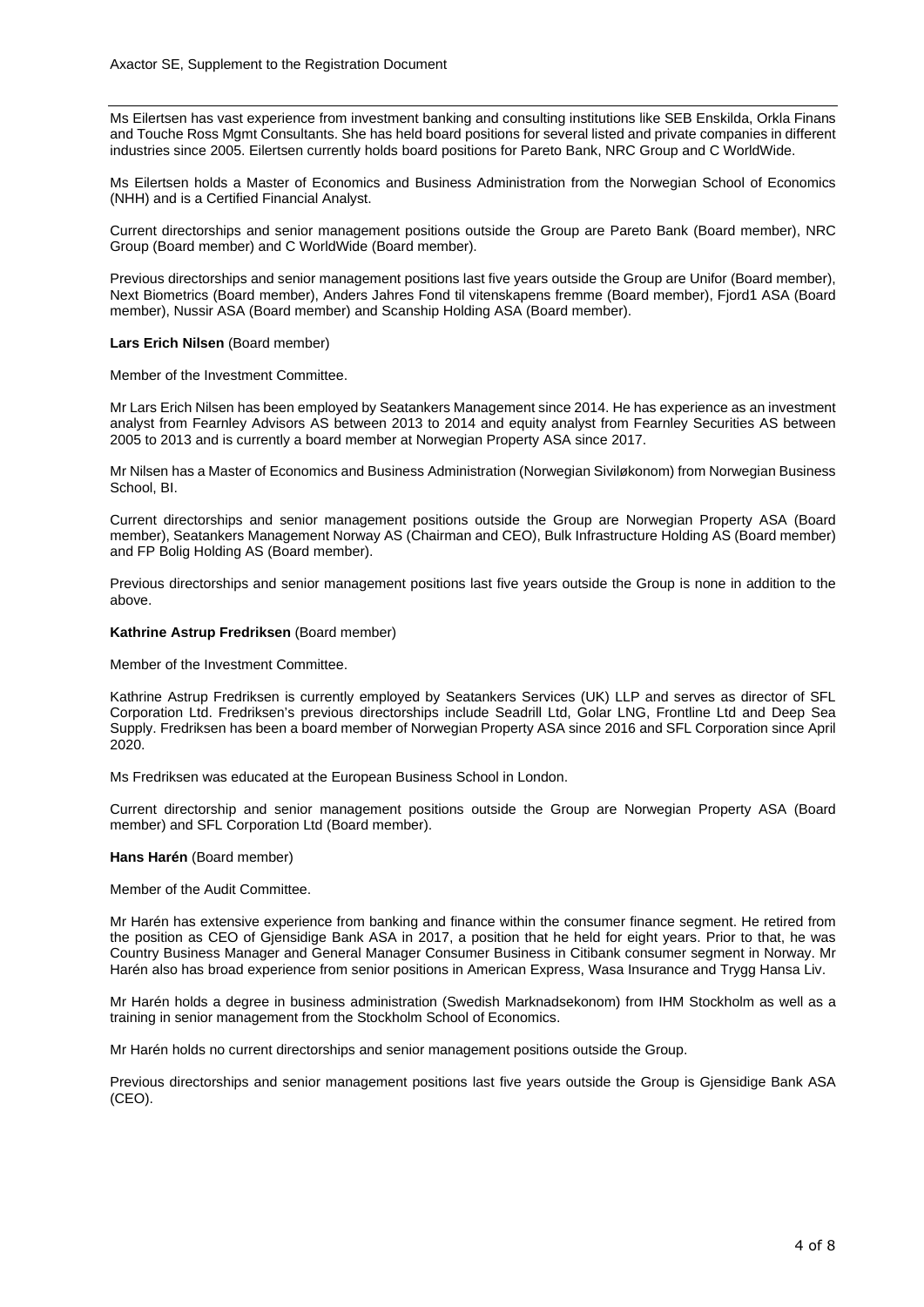**Kristian Melhuus** (Board member, depety)

Kristian Melhuus acts as personal deputy director for Kathrine Astrup Fredriksen.

Kristian Melhuus is a Director of Seatankers Management Norway AS. He holds a MSc in Industrial Economics and technology Management from the Norwegian University of Science and Technology (NTNU), and has also studied Finance, Derivatives and Econometrics at the University of Karlsruhe.

Before working in Seatankers he has among other things held the position as Investment Director in HitecVision (2013- 2016), CFO/COO of Liquid Barcodes (2008-2013) and analyst at ABG Sundal Collier (2006-2008).

# **3.2 Executive Management**

The names and positions and current term of office of the members of the Management, as at the date of this Prospectus, are presented in the table below.

| <b>Name</b>          | <b>Position</b>                 |
|----------------------|---------------------------------|
| Johnny Tsolis        | <b>Chief Execute Officer</b>    |
| Arnt Andre Dullum    | <b>Chief Operating Officer</b>  |
| <b>Kyrre Svae</b>    | Chief of Strategy and IR        |
| Nina Mortensen       | <b>Chief Financial Officer</b>  |
| Vibeke Ly            | Chief of Staff                  |
| <b>Robin Knowles</b> | <b>Chief Investment Officer</b> |
| Andrés López         | Country Manager Spain           |
| Heidi Piispanen      | <b>Country Manager Finland</b>  |
| <b>Steffen Fink</b>  | Country Manager Germany         |
| Stina Koren          | <b>Country Manager Norway</b>   |
| Antonio Cataneo      | Country Manager Italy           |
| Lisa Sohtell         | Country Manager Sweden          |

The Company's registered business address, Drammensveien 167, 0277 Oslo, Norway, serves as the business address for the members of the Executive Management in relation to their employment with the Company.

# **Brief biographies of the members of the Executive management**

# **Johnny Tsolis** (CEO)

Mr Tsolis has eight years of experience working as a consultant for the Lindorff Group. He had his main focus on PMI/cost, productivity improvement and post-merger acquisition processes. Mr Tsolis has broad international experience with more than five years on projects abroad, primarily in Spain, Germany, the US, the Netherlands, Denmark, Sweden and Finland.

Mr Tsolis' former work experience includes positions as a partner at Cardo Partners AS, partner at DHT Corporate Services, Handelsbanken Capital Markets and Arkwright.

# **Arnt Andre Dullum** (COO)

Mr Dullum is the Chief Operating Officer at Axactor Group, overseeing the company's business operations. Prior to the COO role, he was Head of Operations in Axactor Norway, and he has held multiple roles within Lindorff Group and Lindorff Norway, including Operational Director and Project Director.

Mr Dullum has extensive international experience, working on multiple Pan-European projects, and has also been stationed in Spain and the Netherlands for extended periods as an expatriate. He holds a bachelor's degree from BI Norwegian Business School and an MBA with the highest distinction from NHH Norwegian School of Economics.

# **Kyrre Svae** (Chief of Strategy and IR)

Mr Svae is the Chief of Strategy and IR at Axactor Group. He has 14 years of experience working primarily as a management consultant on projects in Norway, Sweden, Denmark, Finland, the Netherlands, Germany and the USA.

Mr Svae has extensive experience in strategy development, operational improvement and M&A in a wide range of industries, including the debt management industry. Mr Svae's former work experience includes positions as Founder and Managing Partner in Breidablikk Consulting AS and Partner in Cardo Partners AS.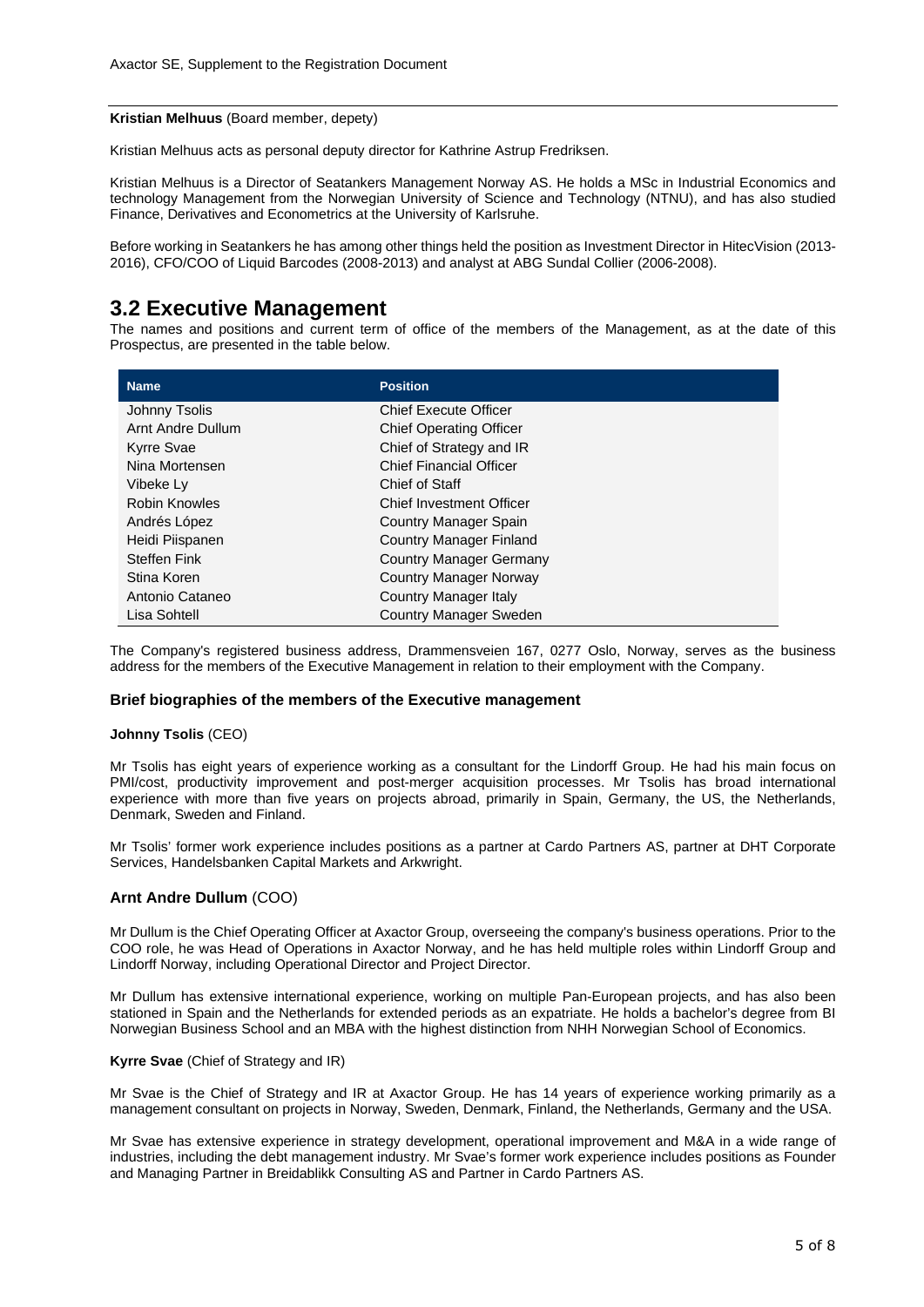Mr Svae holds an M.Sc. from Copenhagen Business School (Denmark), with part of the degree from Harvard University (USA) and China Europe Int. Business School (China).

# **Nina Mortensen** (CFO)

Mrs Mortensen is Chief Financial Officer. She holds a master's degree in economics and business administration from the Norwegian School of Economics (NHH) and is a MBA-qualified, certified public accountant (CPA).

She has extensive experience in financial governance and transformations, finance operations and mergers & acquisitions. Mrs Mortensen has held several financial leadership positions within TietoEVRY among others interim CFO for the EVRY group and Head of Corporate Controlling and Finance Operations and within Deloitte. **Vibeke Ly** (Chief of staff)

Ms Ly has more than seven years of experience from the industry. Prior to joining Axactor, she held the positions of Group corporate lawyer and Group data protection officer in Intrum, and EVP group compliance and group corporate lawyer in Lindorff. Earlier she served as a group corporate lawyer in EVRY, as an associate in lawyers firm Grette and as a legal advisor in the Justice Department.

### **Robin Knowles** (Chief Investment Officer)

Mr Knowles has seven years of experience working as the Investment Director at Lindorff Group. His main focus was to increase the size of the owned portfolio, across all territories within the Group. Mr Knowles has broad industry experience across Scandinavia, Continental Europe and the UK covering the last 18 years, including positions in Aktiv Kapital (PRA), Cabot Financial and Morgan Stanley as well as his time in Lindorff.

Mr Knowles' former work experience includes Investment banking with Barclays Bank for four years and container shipping with P&O Nedlloyd for four years, where he also qualified as a Management Accountant in 1997.

## **Andrés López** (Country Manager Spain)

Andrés López began his professional career advising on legal matters at AIG Europe Limited company before becoming one of the founding partners of ALD Abogados, a solicitor and legal startup acquired by Axactor in 2015. Over the past 15 years, he has specialized in the Spanish market, consolidating his experience in acquiring and valuating debt portfolios.

Andrés López holds a degree in law from Complutense University of Madrid, and a PDD from IESE Business School.

#### **Heidi Piispanen** (Country Manager Finland)

Heidi Piispanen has close to 20 years of experience from the debt collection industry and the banking and finance industry. Prior to the role as Country Manager in Finland, Heidi was Group Operations Director in Axactor. Most recently, before joining Axactor, she held the

position of Director of debt purchase in Lindorff in Finland, the Baltics and Russia. Former work experience includes positions as Director of the Non-Performing Loans Portfolio in Aktiv Kapital in Finland and as Collection department manager in Citibank.

Heidi holds a Bachelor of Business Administration, accounting and finance from Helsinki Metropolia University of Applied Sciences.

#### **Steffen Fink** (Country Manager Germany)

Steffen Fink started in August 2019 as the new Country Manager and Managing Director of Axactor Germany. For the last 22 years, Steffen Fink has held various management positions for an international credit insurer. Most recently, he was Head of Nordics with responsibility for all Scandinavian subsidiaries in Denmark, Norway, Sweden and Finland. He was also CEO of two debt collection companies in Denmark and Sweden. Until 2014 Steffen Fink was Regional Claims and Debt Collection Director with the same credit insurer in Germany and responsible for activities in Germany, Russia, the Netherlands and Scandinavia.

#### **Stina Koren** (Country Manager Norway)

Stina Koren has over 14 years of experience working with debt collection and customer service. Prior to the role as Country Manager at Axactor Norway she has had several management roles in Lindorff Norway (2006 – 2017). Her experience comes from management in operations and business development and digitalization. She has also had management assignments abroad. She is highly committed to performance management, building strong management teams and develop and deliver the best services and results for the clients.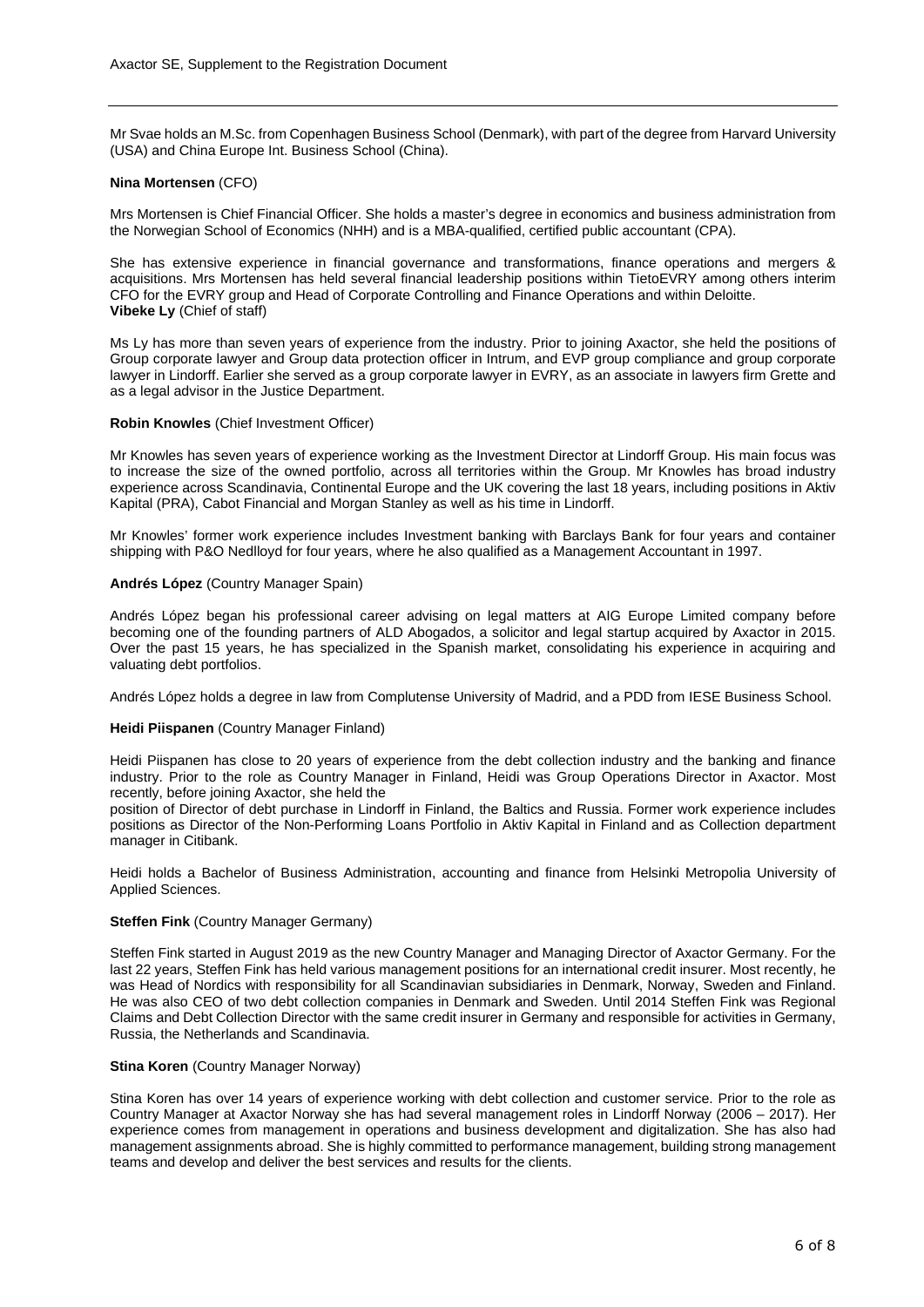# **Antonio Cataneo** (Country Manager Italy)

Antonio Cataneo, after having held managerial roles in other sectors, has over 10 years experience in running debt collection businesses. Before acting as Country Manager in Axactor Italy, he held primary executive roles in KRUK Group in Italy (2016-2019) and was COO & Member of the Board of Credit Base International (2008-2016).

**Lisa Sohtell** (Country Manager Sweden)

Lisa Sohtell has over 20 years experience of in customer service as Site Manager for multiple call centers at Transcom (2000-2003) and Teleperformance (2004 -2013). Prior to entering the position as Country Manager at Axactor Sweden she has spent several years as Head of operations at both Lindorff (2014- 2016) and Axactor (2017- ). Her focus is on change management, credit management and collection services. She has a high drive towards creating strong management teams with a high-performance culture.

# **4. Major Shareholders**

As of 13 October 2021 the share capital of Axactor SE is amounted to EUR 158,148,978 divided into 302,145,464 shares at nominal value of EUR 0.52342 each.

|  |  |  |  |  | Below is the list of the 20 largest shareholders of Axactor SE as of 13 October 2021. |  |  |  |  |  |
|--|--|--|--|--|---------------------------------------------------------------------------------------|--|--|--|--|--|
|--|--|--|--|--|---------------------------------------------------------------------------------------|--|--|--|--|--|

| <b>Investor</b>                        | Number of shares | % of top 20 | % of total | <b>Type</b> | Country    |
|----------------------------------------|------------------|-------------|------------|-------------|------------|
| <b>GEVERAN TRADING CO LTD</b>          | 137,855,892      | 74.05 %     | 45.63%     | Comp.       | <b>CYP</b> |
| <b>TVENGE TORSTEIN INGVALD</b>         | 10,000,000       | 5.37 %      | 3.31%      | Priv.       | <b>NOR</b> |
| <b>FERD AS</b>                         | 7,864,139        | 4.22 %      | 2.60 %     | Comp.       | <b>NOR</b> |
| VERDIPAPIRFONDET NORDEA NORGE VERD     | 4,454,162        | 2.39 %      | 1.47 %     | Comp.       | <b>NOR</b> |
| SKANDINAVISKA ENSKILDA BANKEN AB       | 3,079,467        | 1.65 %      | 1.02%      | Nom.        | <b>MLT</b> |
| NORDNET LIVSFORSIKRING AS              | 2,320,272        | 1.25%       | 0.77%      | Comp.       | <b>NOR</b> |
| <b>RANGNES ENDRE</b>                   | 2,017,000        | 1.08%       | 0.67%      | Priv.       | <b>NOR</b> |
| <b>GVEPSEBORG AS</b>                   | 2,009,694        | 1.08%       | 0.67%      | Comp.       | <b>NOR</b> |
| STAVERN HELSE OG FORVALTNING AS        | 2,000,000        | 1.07 %      | 0.66%      | Comp.       | <b>NOR</b> |
| <b>ALPETTE AS</b>                      | 1,661,643        | 0.89%       | 0.55%      | Comp.       | <b>NOR</b> |
| VERDIPAPIRFONDET NORDEA AVKASTNING     | 1,643,423        | 0.88%       | 0.54%      | Comp.       | <b>NOR</b> |
| <b>VERDIPAPIRFONDET DNB NORGE</b>      | 1,518,841        | 0.82%       | 0.50 %     | Comp.       | <b>NOR</b> |
| <b>VELDE HOLDING AS</b>                | 1,400,000        | 0.75%       | 0.46%      | Comp.       | <b>NOR</b> |
| <b>VERDIPAPIRFONDET NORDEA KAPITAL</b> | 1,343,933        | 0.72%       | 0.44%      | Comp.       | <b>NOR</b> |
| NORDEA BANK ABP                        | 1,200,953        | 0.65%       | 0.40%      | Nom.        | <b>DNK</b> |
| <b>VPF DNB AM NORSKE AKSJER</b>        | 1,186,252        | 0.64%       | 0.39%      | Comp.       | <b>NOR</b> |
| LOPEZ SANCHEZ ANDRES                   | 1,177,525        | 0.63%       | 0.39%      | Priv.       | <b>ESP</b> |
| <b>MARTIN IBEAS DAVID</b>              | 1,177,525        | 0.63%       | 0.39%      | Priv.       | <b>ESP</b> |
| SKANDINAVISKA ENSKILDA BANKEN AB       | 1,159,420        | 0.62%       | 0.38%      | Nom.        | <b>LUX</b> |
| <b>DUGSTAD SVEIN</b>                   | 1,104,187        | 0.59%       | 0.37%      | Priv.       | <b>NOR</b> |
| Total number owned by top 20           | 186, 174, 328    | 100 %       | 61.62%     |             |            |
| Total number of shares                 | 302,145,464      |             | 100 %      |             |            |
|                                        |                  |             |            |             |            |

Geveran Trading Co. Limited, a company indirectly controlled by trusts established by Mr. John Fredriksen for the benefit of his immediate family ("Geveran") owns 137,855,892 shares in Axactor, representing 45.63 % of outstanding shares capital.

# **5. Outlook**

The cost savings program initiated in the first quarter 2021 is progressing well, and will lower operating expenses going forward. There are still some initiatives under implementation, and there will be additional restructuring costs estimated to EUR 0.4 million for the third quarter of the year. When all initiatives are fully implemented at year-end, total expected annual savings is estimated to EUR 5.2 million. Source: Q2 Presentation page 9, please see: [https://staxactorcorpwebprod.blob.core.windows.net/assets/GROUP-Investor-Relations-assets/Reports-and](https://staxactorcorpwebprod.blob.core.windows.net/assets/GROUP-Investor-Relations-assets/Reports-and-presentations/2021/Axactor-Q2-2021-Presentation.pdf)[presentations/2021/Axactor-Q2-2021-Presentation.pdf.](https://staxactorcorpwebprod.blob.core.windows.net/assets/GROUP-Investor-Relations-assets/Reports-and-presentations/2021/Axactor-Q2-2021-Presentation.pdf)